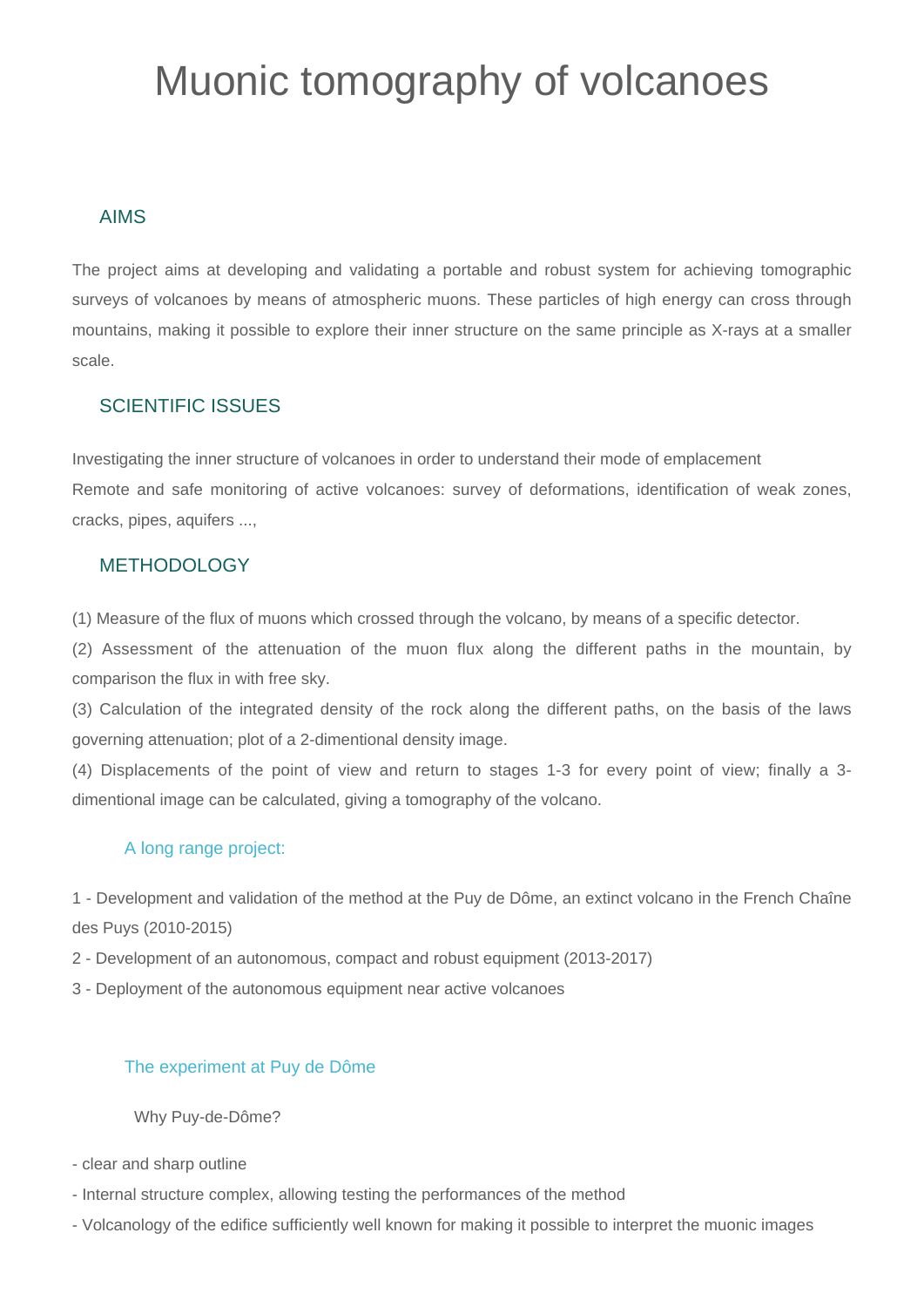- Very good local facilities
- Proximity of most of the involved laboratories



### The muon detector

The basic component of the telescope is a gas-resistive-plate-chamber (GRPC). It is a plane detector, typically of 1m2 which can record the passage of muons with a granularity of 1 cm2. The electronic system of data acquisition is able to record the position in the plane and the clock-time of every passage (a "hit"). The order of magnitude of the number of hits is about 200m-2s-1. For making a telescope, 3 or 4 similar GRPCs are assembled, parallel to each other, with a distance between 2 plans of about 50cm. When the plans are crossed over by a muon, aligned hits are simultaneously recorded on these plans. Then, after a campaign of acquisition for a few days or more, the computerized search of aligned and simultaneous hits will evidence the different tracks of the muons through the detector. Finally, provided the position of the detector is very precisely known in space, geometric considerations allow reconstruction of every muon path through the volcano itself.

### Preliminary results (2012) at Grotte-Taillerie

The first stage consisted in the deployment, at the basis of Puy de Dôme, of a detector built with elements which had been made for other experiments (CALICE collaboration) and lent by other research groups.

The 3-plans detector was installed in a cave (La Taillerie) at a distance of about 1.2km from the mountain. A total of more than 12 106 tracks could be recorded between January and June 2011. The plot of the density of tracks vs direction gave a muon-shadow of the Puy de Dôme.

Then, taking account the length of the muon paths through the mountain and the attenuation of the muon flux, it was possible to draw a preliminary density model.

The length of the different muon paths through the mountain were calculated on the basis of a high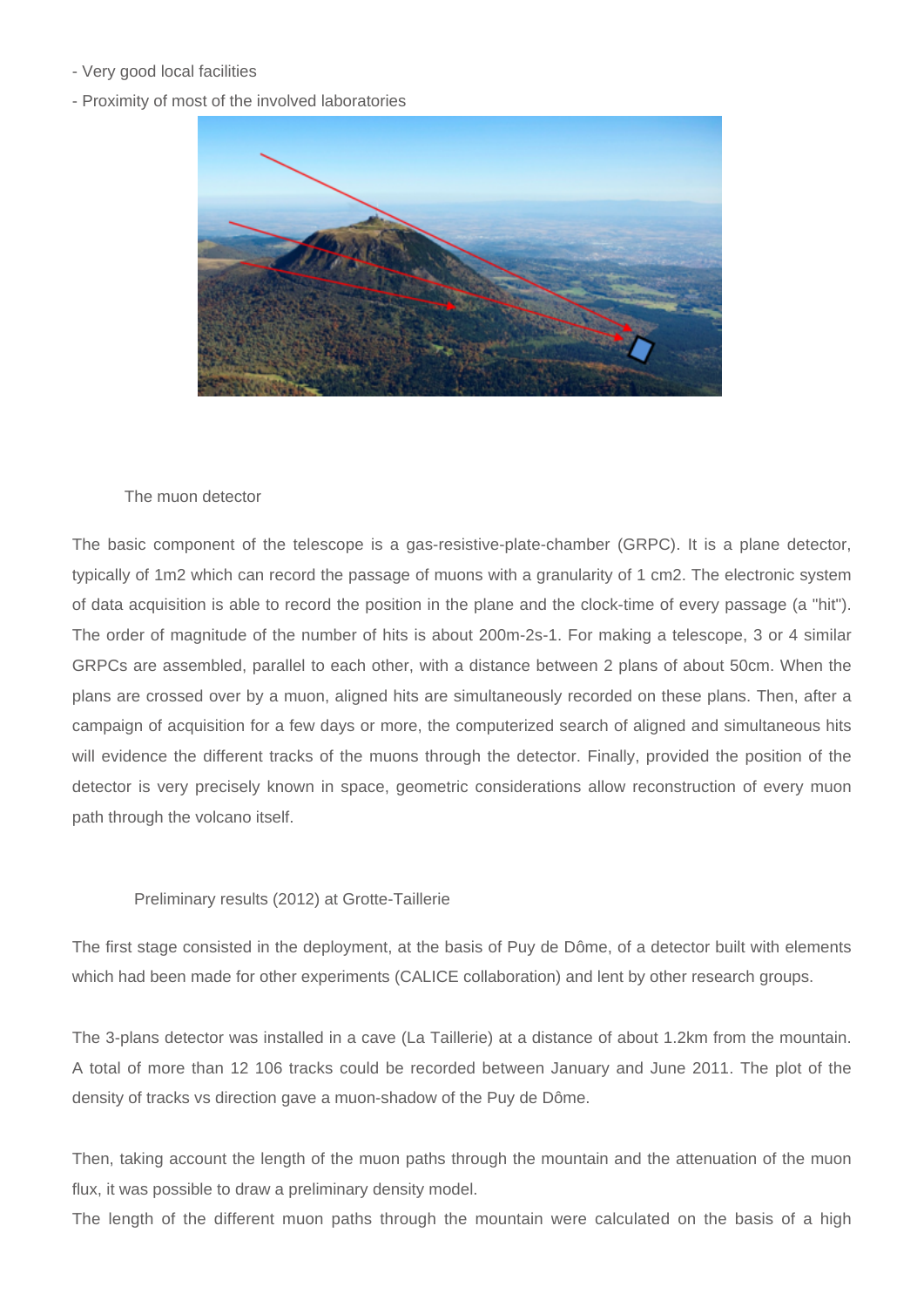resolution LiDar survey of the center of the Chaîne des Puys (project LiDarverne) acquired in March 2011 in the frame of a collaboration between physicists, volcanologists and archaeologists.

The first results evidenced a high density core beneath the summit of the volcano. It can correspond to a plug of unaltered dense lava, whereas the slopes of the volcano are covered by loose deposits.

#### Second experimental site at Col de Ceyssat

In January 2012, the telescope has been transported at the Auberge des Grosmanaux, a building situated at Col de Ceyssat, at the south of Puy de Dôme.

The goals were:

- being closer from the mountain

- getting a point of view at 90° from the first one.

Also, the detector had 4 plans, instead of 3 only at Grotte taillerie. This campaign of measurements was devoted to test modifications od the telescope. The total duration of the campaign(5 weeks) was not long enough for getting a sufficient number of tracks.

### The Muray project

From June to October 2013, a detector developed by a group from Napoly has been installed at Auberge des Grosmanaux. The MuRay detector was based on scintllators. This illustrates the willing and hope of the Tomuvol collaboration that the puy de Dôme becomes a test- site for muon tomography.

The Italian researchers moved to Puy de Dôme in order to test their detector on a volcano smaller and more accessible than the Italian ones. Also, the Tomuvol and MuRay physicists wanted to compare results obtained with different experimental approaches. Analysis of the data is currently in progress.

#### The new Tomuvol telescope

The preliminary results confirmed the feasibility of the method. Also they evidenced some issues like the prominent background at low angles. Finally, the first stage conducted to the specifications for a detector specially designed for muon tomography.

Finally, a detector specifically designed for the TOMUVOL project has been built. It comprises 4 plans made of 6 similar chambers each. it was first installed in a car hangar at the eastern base of the Puy de Dôme ("local TDF"), also closer from the PdD than the Grotte-Taillerie (winter 2013-2014). During this period, various settings and adjustments were made. A lead wall was tentatively installed at the ends of the detector in order to limit the number of low-energy background tracks.

During summer 2014, the refined detector was installed at Auberge des Grosmanaux. It is currently in a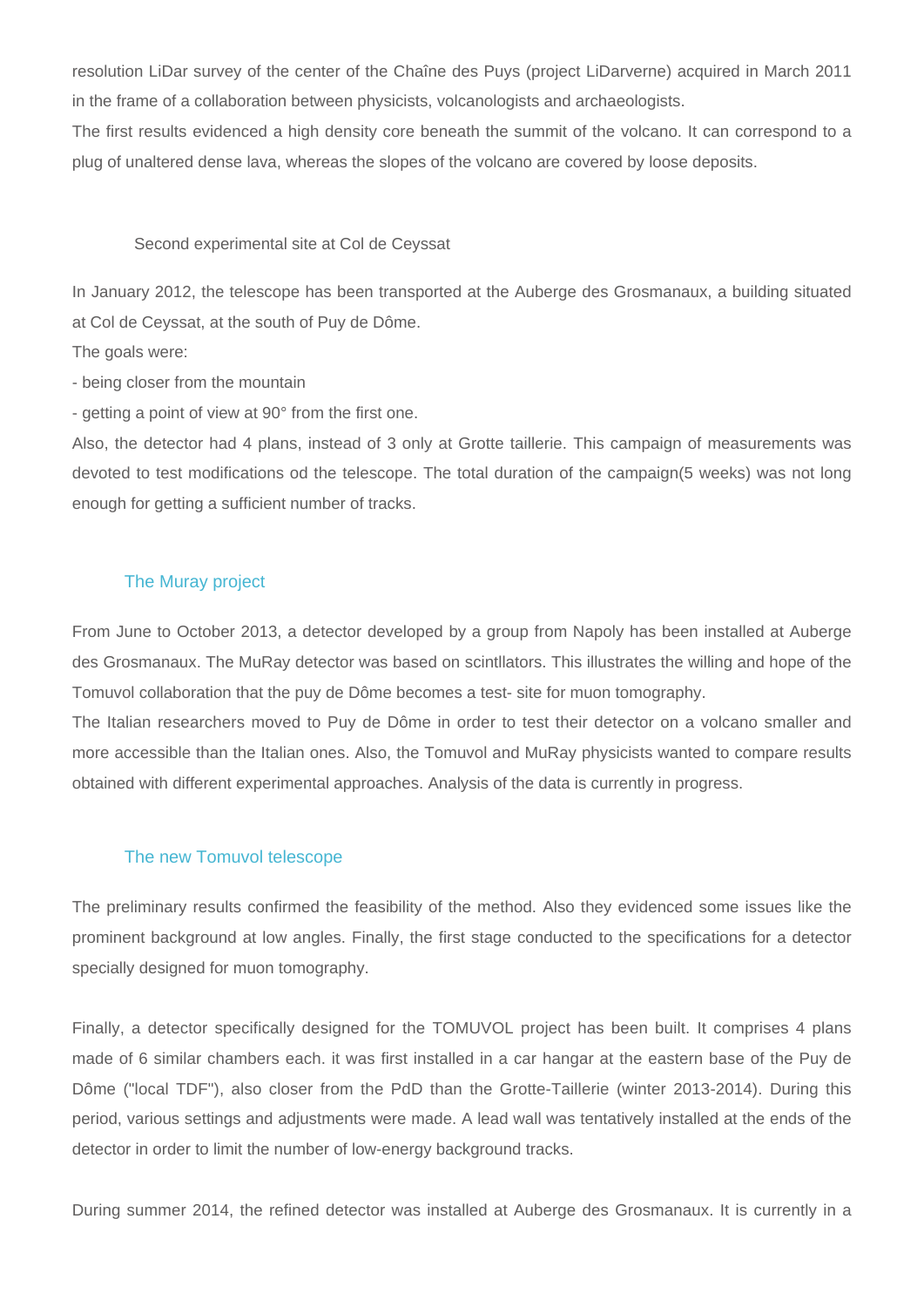phase of data-acquisition. The lead-wall was inserted in the telescope itself, between the chambers (2 on each side), in view to diffuse the weak energy muons and finally disturb the alignment of their hits on the 4 planes. This is expected to get rid of part of the background, as predicted by modelling the muon flux by means of Monte Carlo calculations.

## Geophysics on Puy-de-Dôme

The TOMUVOL project includes the application of several different geophysical methods on a single extinct volcano which is, in the initial phase of the project, the Puy de Dôme (Chaîne des Puys, France). This is aimed at validating the muon model which will be finally obtained by comparison with more firmly established techniques. It aims also at testing the possibility of integrating data derived from different techniques in a unique computation for assessing a structural model of the mountain. The methods which have already been applied are electric resistivity tomography (ERT) and gravimetry.

### Work in progress and short term projects

• Theoretical work

Reconstruction of images on the basis of the muon tracks necessitates modelization and calculations. This concerns muon production, propagation in air and in mountains, muon detection. Data acquisition and analysis is highly complex and uses sophisticated algorithms applied by important calculation means. This theoretical work is performed in parallel with th edevelopment of the telescope. Part of this work is made in the framework of 3 thesis.

Design of a mobile and autonomous equipment

The definition and design of a mobile and autonomous telescope has been undertaken. The phase of development will take place around the Puy de Dôme. The aim of this project is to become able to deploy the telescope anywhere in the World.

style1;Contact person] Cristina CARLOGANU, CR [Cristina.Carloganu@clermont.in2p3.fr\(mailto:Cristina%2ECarloganu%40clermont%2Ein2p3%2Efr\)](mailto:Cristina%2ECarloganu%40clermont%2Ein2p3%2Efr)